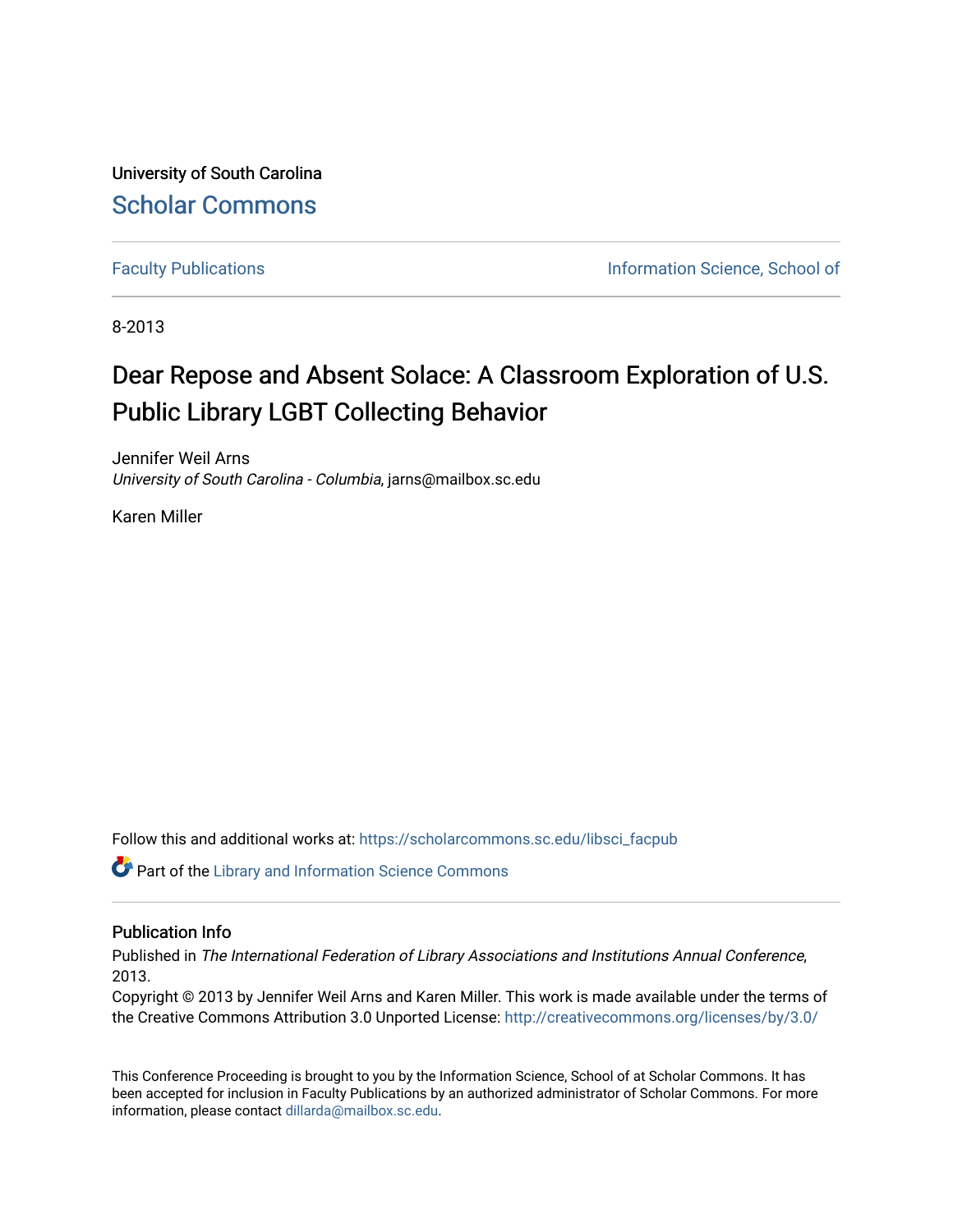

## **Dear Repose and Absent Solace: A Classroom Exploration of U.S. Public Library LGBT Collecting Behavior**

## **Jennifer Weil Arns**

School of Library & Information Science University of South Carolina Columbia, SC, USA

## **Karen Miller**

School of Library & Information Science University of South Carolina Columbia, SC, USA



Copyright © 2013 by **JenniferWeil Arns and Karen Miller.** This work is made available under the terms of the Creative Commons Attribution 3.0 Unported License: http://creativecommons.org/licenses/by/3.0/

## **Abstract:**

*Significant attention has recently been focused on establishing the value of public library services, and in most cases, these efforts have explored their topic using currency-based measures. This paper describes a classroom project that introduces an alternate perspective related to the topic of tolerance as conceptualized by the U.S. Southern Poverty Law Center and UNESCO's Declaration on Principles on Tolerance. The issue that interested the students was the information needs of people who might be considered different or distinct within some communities, and for this project they focused on children with an interest in LGBT materials, using two related research questions: 1) the characteristics of public libraries that appear to be most and least likely to collect materials of interest to these children, and 2) whether collection is more likely to be correlated with library or community characteristics? Although most of the students had little experience with research or statistical analysis, the topic was sufficiently interesting to sustain their attention through the development and statistical analysis of data elements that combined library collection, U.S. Census, and U.S. Public Library Survey data. Student feedback indicated that the students found the work challenging, that they felt that they had a better understanding of the requirements of original research, and that, although the results were disheartening, they would be more likely to pursue a research project in the future based on this experience.* 

**Keywords:** Instructional Design, Research Instruction, Tolerance, Controversial Materials, Public Libraries

## **INTRODUCTION**

Establishing the value of public organizations is never a simple proposition for a variety of reasons. Economic estimates are complicated by the absence of a market that demonstrates value, and in the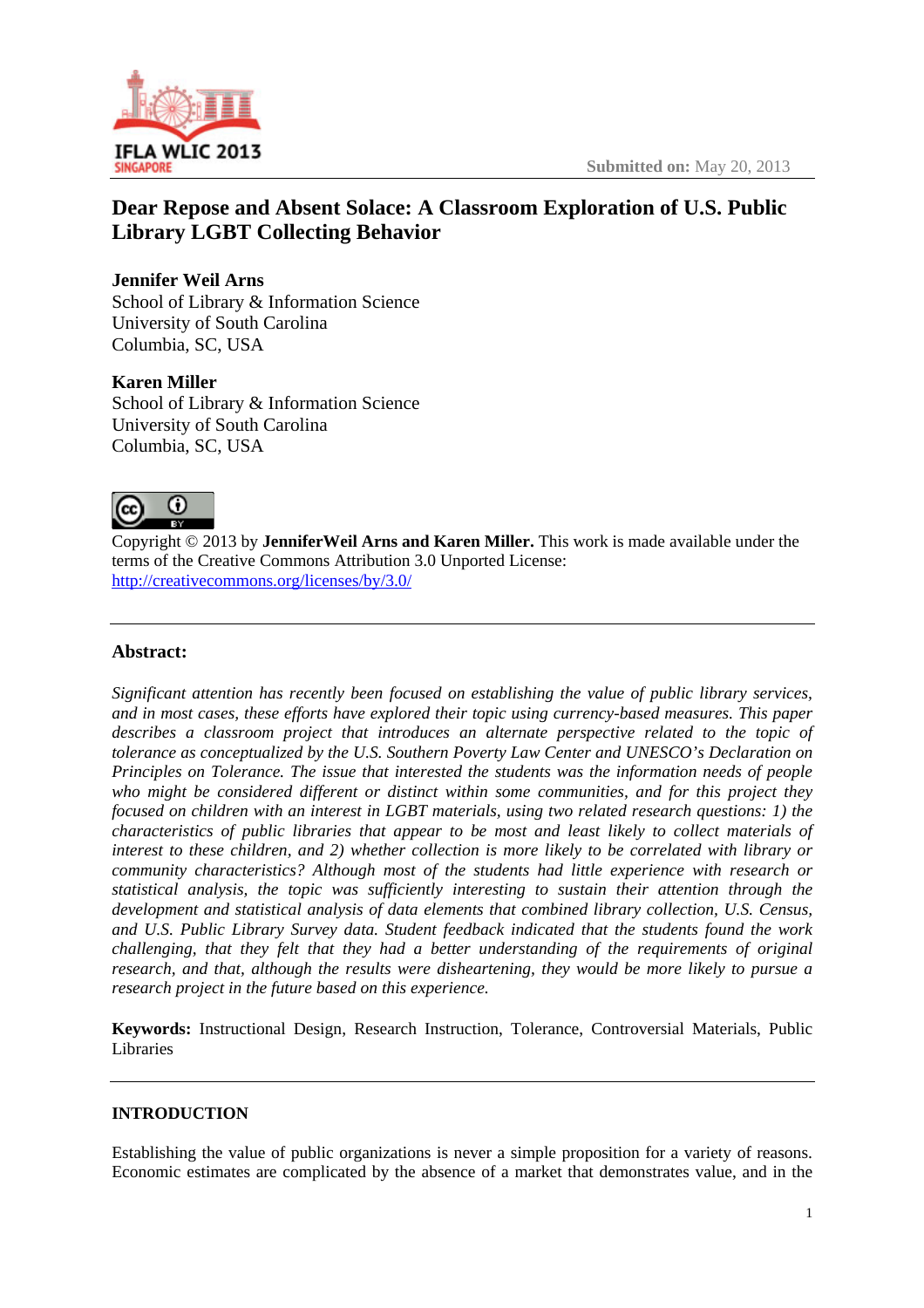cases where the services provided can be classified as public or merit goods these calculations become more difficult. Cost benefit approaches can be used to develop helpful estimates; however, these assessments tend to be most useful in producing currency-based return on investment measurements. In the case of private firms, the evaluation standard is assumed. Negative is bad. Positive is good.

Publicness complicates valuation calculations and assessments. While the purpose of the firm is generally accepted to be the maximization of profit for its owners and shareholders (Pindyck & Rubenfeld, 1989; Browning & Browning, 1989), the evaluation standards considered suitable for public organizations are more varied. In the United States, at the federal level, purposes and standards are usually most obviously voiced in authorizing legislation. For example, the 2011 Twenty-First Century Communications and Video Accessibility Act (Pub. L. No. 111–260, 124 Stat. 751 (2010)) is intended "To increase the access of persons with disabilities to modern communications." Under the Hazardous Waste Electronic Manifest Establishment Act (Pub. L. No. 112–195, 126 Stat. 1452 (2012)), the Administrator of the U.S. Environmental Protection Agency is directed to establish a hazardous waste electronic manifest system.

Public library legislation, although typically located at the state level, shares at least two characteristics with federal examples. The enacting statutes or regulations are usually straightforward: library service may be established in order to provide library services to a population service area. The manner in which this goal will be accomplished is left open to a good deal of discretion. There are no directions concerning the physical size of the libraries, their locations, their content, their staffing, or the apportionment of benefits. Delivery models and decisions are expected to be developed at the local administrative level.

The relationship between these decisions and research methods is consequently important, and recent classroom experience suggests that three aspects of the learning environment can lead to better understanding. The first is a persuasive argument for research-based practice. The second is the identification of a topic of considerable personal and professional interest. The third is the creation of a set of incremental or scaffolding experiences designed to increase research literacy.

### **MAKING THE ARGUMENT FOR RESEARCH-BASED PRACTICE**

The first step, developing a persuasive argument for research-based practice, can be accomplished through a selection of readings on this topic. Students with a philosophical and information science bent may enjoy the discussion found at Hjørland (2011). A more general discussion can be found at Booth (2003); and Crowley's (2004) classic provides a very readable treatment of this topic. In order to leverage these readings, students are also directed to examine the Darwin Award examples of faulty decisions based on poorly understood phenomena at http://www.darwinawards.com and the Ig Nobel prize ceremony typically held at Harvard or MIT to honor examples of improbable research. The 2012 ceremony can be accessed at http://www.improbable.com/ig/2012/. In each case students can be asked to post a summary of their favorite entry and an explanation of their decision criteria. A brief introduction to issues related to causation can be made at this time with a familiar example such as the following:

*The final point that needs to be made about correlation is a very important limitation: it does not prove causation. When we think about this, we can come up with a number of examples that illustrate this fact. One of my favorites is the conclusion a Martian might make (yes, we're back to diet) about the relationship between weight gain and salad bars. As an acquaintance of mine once noted, many of those in line (including me) tend to be, well, . . . a bit chubby. It has also been noted that most musicians have attended elementary school and many detectives own television sets. The problem here is obvious. All in all, causation and impact are very difficult to prove.* 

The humorous example works and, I am told, is memorable because it brings to mind a topic of particular, if not obsessive, interest to many students.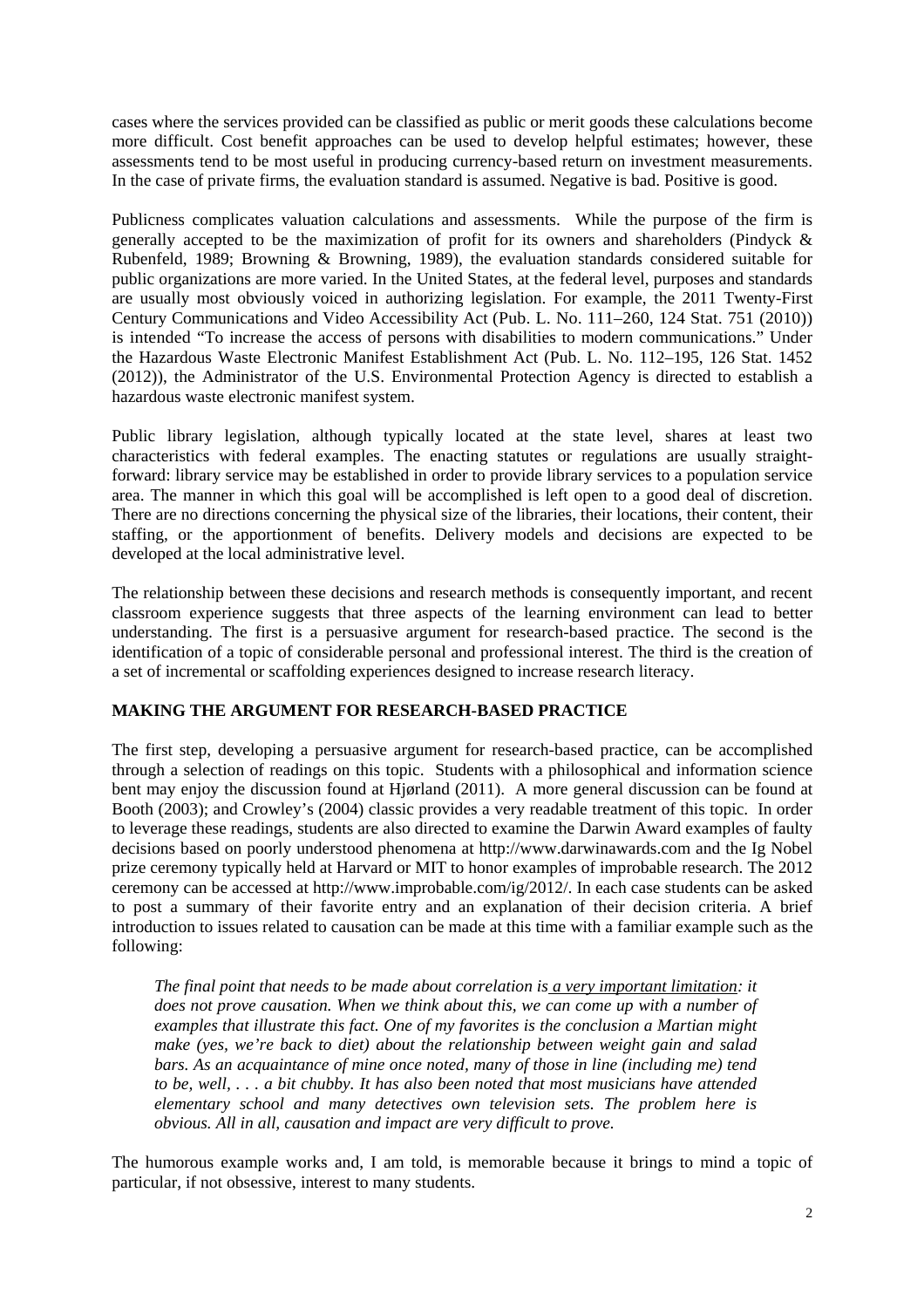#### **IDENTIFYING A TOPIC OF CONSIDERABLE PERSONAL AND PROFESSIONAL INTEREST**

Both theory and experience suggest that students are motivated by a variety of intrinsic and extrinsic factors, including the relevance of learning environments to their personal experiences (*Clinkenbeard, 2012;* Lei, 2010; Ryan & Deci 2000). Shaping attitudes toward research relies on similar motivational factors. When these factors are managed successfully, seemingly obtuse but important research topics, such as constructs, metrics, and variables, can be made to unfold relatively naturally. The number of topics that create this level of interest is likely to vary from location to location, but three have proved themselves in a variety of classroom settings: wealth, gender identity, and love. The first of these is the easiest to explore, and this topic can be examined in the class environment with an exercise that asks students to design a research study that supports the contention that early to bed and early to rise will make a man healthy, wealthy and wise. The challenging aspect of this learning experience is developing metrics for each of the three variables, at least one of which meets the qualifications of an unsubstantiated construct that cannot be directly observed or measured (Leedy & Ormond, 2005).

Gender identity discussions also tend to rivet classroom interest, and intrinsic interest in this topic can be used to introduce scales and measurements using the Bem Sex Role Inventory as an example (available at http://www.mindgarden.com/products/bemss.htm). Students who become absorbed in this topic can find a number of academic articles related to scale development and obtain the Bem instrument for personal and experimental purposes for approximately 40 US dollars. Love, of course, is the perfect example of a variable that is completely open to interpretation and misconception. Whether or not it is in the eye of the beholder is just the starting point for lively class discussions, and students with liberal arts backgrounds who might otherwise shy away from the concept of *operationalization* can be drawn to the subject using resources such as the reading of Browning's *Sonnet 43*, *How Do I Love Thee? Let me Count the ways* (found at (http://www.youtube.com/watch?v=vog4hMSprls) and Aretha Franklin's iconic performance of the Shoop Shoop song, *It's in His Kiss* (available at http://www.youtube.com/watch?v=f5d0u\_ye8Uk).

#### **CREATING AN INCREMENTAL LEARNING ENVIRONMENT**

While many of the students who enter Masters in Library Science (MLS) programs have some experience with mathematics and statistics, others come from liberal arts backgrounds where quantitative skills were less frequently emphasized. In those cases, the problem at hand often seems to be a lack of basic research literacy. The remainder of this paper describes a project that addressed this problem using the incremental scaffolding approach frequently employed in other literacy settings (Rodgers & Rodgers, 2004; Van Staden, 2011; Zang, 2011).

#### Step 1. Identifying a Topic of Strong Personal or Professional Interest

The first student task, the selection of a topic that merited sustained attention, was relatively straightforward. The preceding year had been characterized by contentious debates focused on immigration and gay marriage. National elections were surfacing issues that some found disturbing, and media reports continued to provide restive examples of the unwelcome fruits of *ignorance* and *prejudice. Fairness* and *tolerance* were on the minds of many Americans, and consequently it was not surprising that one of those issues, *tolerance*, was selected for attention. This choice was also fortuitous from a pedagogical perspective. As a topic, it speaks to the heart as well as the mind; and research suggests that in some individuals these attitudes appear to be a personality characteristic, while in others they tend to be either learned values or situational. Classic novels and films that most students had already encountered, such *The Adventures of Huckleberry Finn* (Twain, 1912) and *The Heart Is a Lonely Hunter* (McCullers, 1940)*,* could be used to draw reluctant participants into discussions. Statements prepared by the U.S. Southern Poverty Law Center (Teaching Tolerance, 2013) and UNESCO's *Declaration on Principles on Tolerance* (UNESCO, 1995) provoked similar consideration; and Article 1 of the UNESCO Declaration provides a clear link to the professional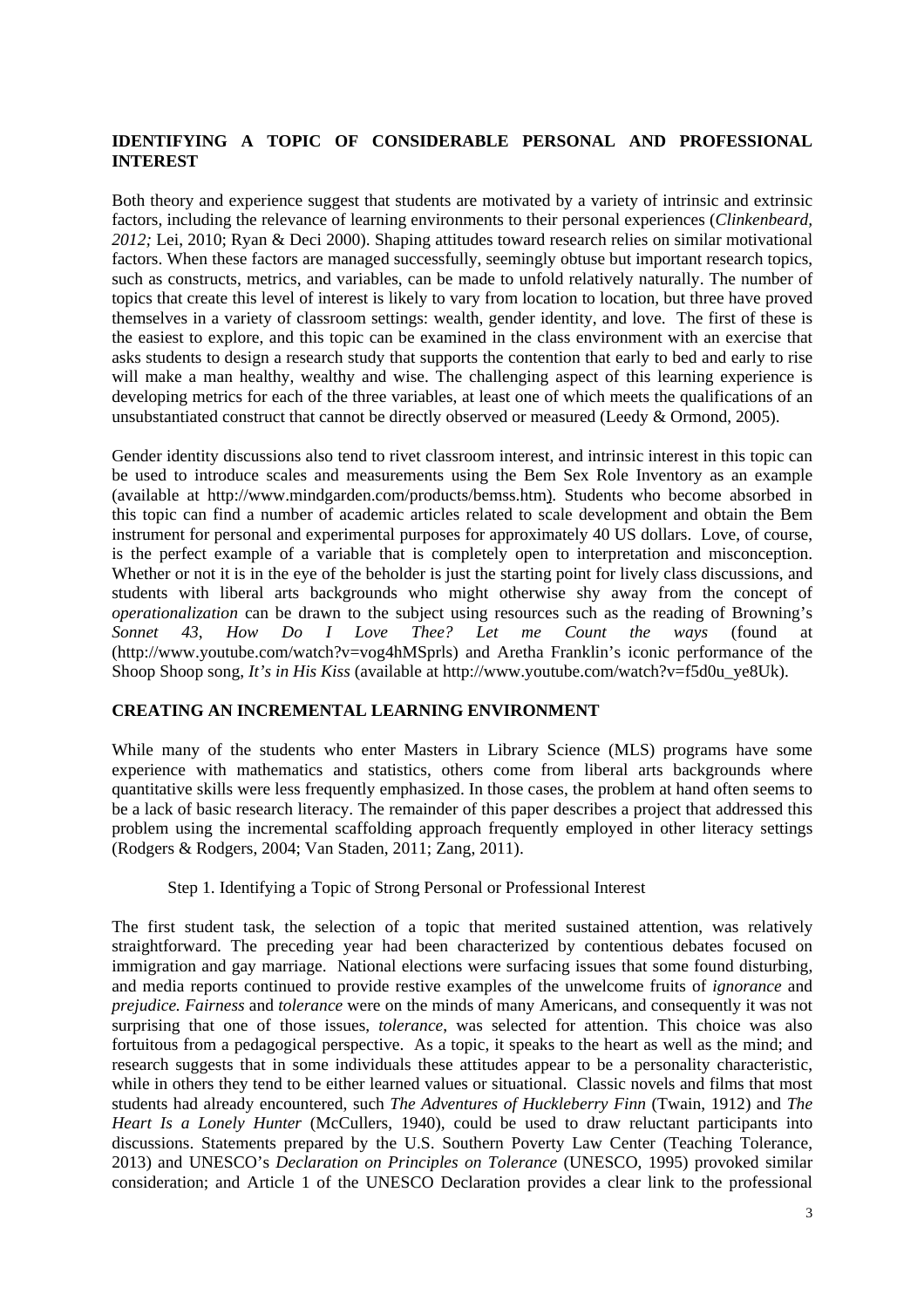standards developed by American Library Association (ALA) and the International Federation of Library Associations and Institutions (IFLA):

*1.1 Tolerance is respect, acceptance and appreciation of the rich diversity of our world's cultures, our forms of expression and ways of being human. It is fostered by knowledge, openness, communication and freedom of thought, conscience and belief. Tolerance is harmony in difference. It is not only a moral duty, it is also a political and legal requirement. Tolerance, the virtue that makes peace possible, contributes to the replacement of the culture of war by a culture of peace.* 

*1.3 Tolerance is the responsibility that upholds human rights, pluralism (including cultural pluralism), democracy and the rule of law. It involves the rejection of dogmatism and absolutism and affirms the standards set out in international human rights instruments.* 

Step 2: Identifying a Research Problem

The development of a well-articulated research problem was the next challenge faced by students. They were prepared for the task with readings from their textbook (Leedy & Ormrod, 2005) that were assigned earlier in the semester and a classroom discussion highlighting the criticality of making a clear case for their research. Students generally understood that this was the point at which they would identify the specific aspect of their topic that interested them and the variables they planned to use to operationalize their inquiry. After some discussion, the efforts of public libraries to ease the social isolation of children who may be considered unusual in some communities became the focus of their attention. This interest was further narrowed as students considered the following:

> *For over a decade, Teaching Tolerance, a project of The Southern Poverty Law Center http://www.tolerance.org/ has provided teaching materials aimed at "reducing prejudice, improving inter-group relations and supporting equitable school experiences for our nation's children." These materials have won "two Oscars, an Emmy and more than 20 honors from the Association of Educational Publishers, including two Golden Lamp Awards, the industry's highest honor." Recent surveys also demonstrate that materials of this type help students learn respect for differences and bolster teacher practices that harmonize with UNESCO's Declaration on Principles on Tolerance http://www.unesco.org/webworld/peace\_library/UNESCO/HRIGHTS/124- 129.HTM .*

> *Further research provides numerous examples of the importance of materials and efforts such as these in forming the attitudes children take into adulthood, but little is known concerning the presence of materials that encourage tolerance in U.S. public libraries, especially in terms of populations that might be considered unusual or distinct in some communities. Literature reviews indicate there are instances in which these materials are available, but there is simply not enough evidence for us to be assured that they are or generally have been so in the recent past.*

Step 3: Developing Appropriate Research Questions

The next step was the development of one or more research questions. This activity built upon a previous discussion and an assignment that introduced Meltzoff's (1998) question typology by asking students to develop a set of whimsical and serious questions that corresponded to each of Meltzoff's categories. When the students applied the Meltzoff assignment in their final project, their first research question was best characterized as exploratory and the second research question fit more clearly into the causal-comparative category: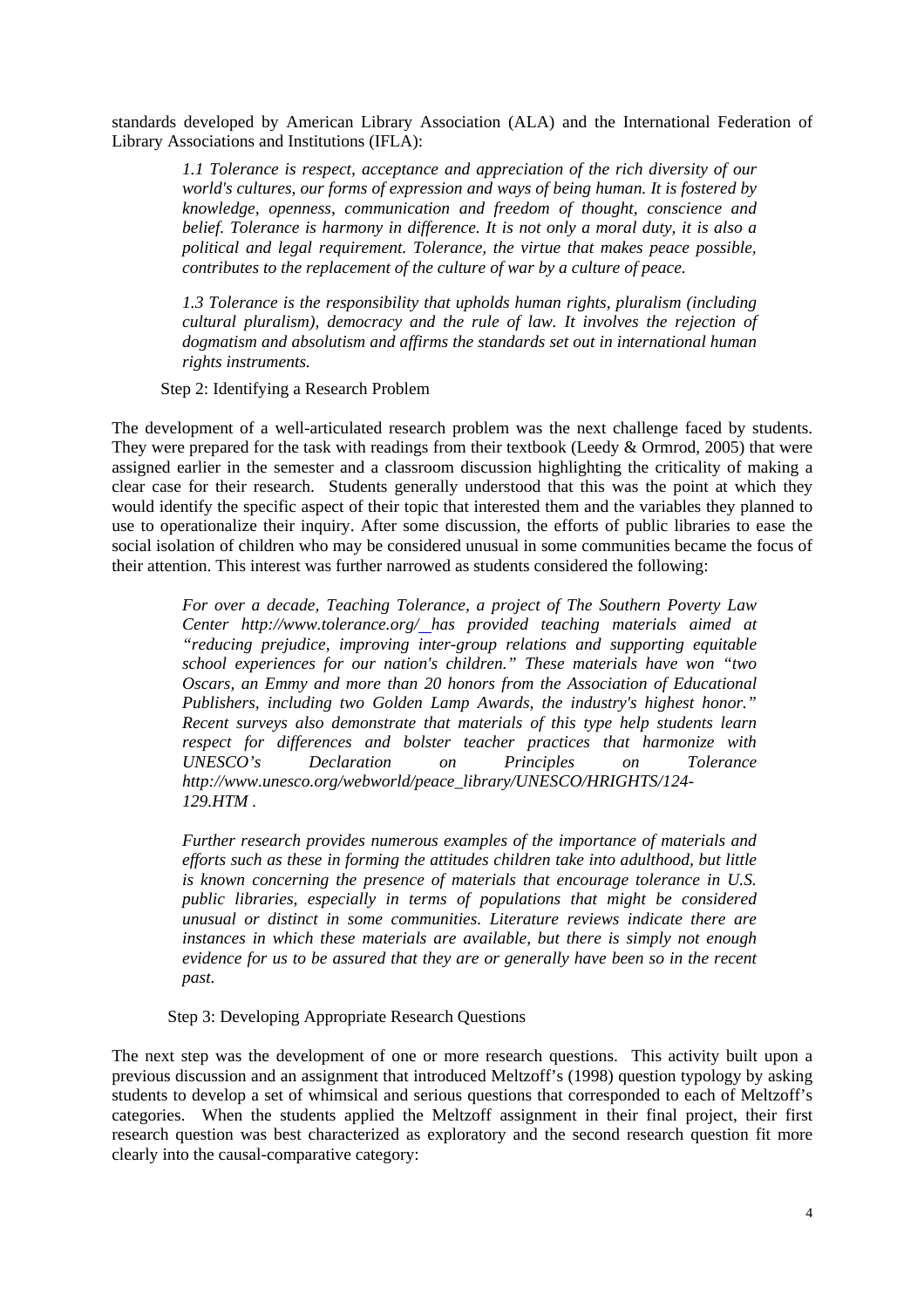*RQ1. Is there sufficient evidence to conclude that most public libraries are collecting materials that are likely to be of interest to children with an interest in gay topics?* 

*RQ2. Is collection behavior more likely to be correlated with library characteristics than with characteristics of the communities in which the children and libraries are located?* 

#### Step 4: Creating a Planning template

At this point the students were asked to use two simple planning tools or templates to indicate the variables they would use for answering their research questions, the metrics they would use to operationalize those variables, the sources of data that would be used to obtain these metrics, and an explanation of how the data elements could be manipulated in order to answer each research question. Given the need to finish the assignment within a relatively short time period, a check-list strategy was selected for data collection. Based on the assumption that public libraries would be most likely to buy reviewed and/or award winning sensitive materials (Serebnick, 1981,1982), the checklist was created using 28 Lambda Literary Award (http://www.lambdaliterary.org/awards/) LGBT (Lesbian/Gay/Bisexual/Transgender) Children's/Young Adult category finalists and winners.

#### Step 5: Data Collection

The information needed to address the first research question was originally collected with the help of a graduate assistant using the online public access catalogs of a sample of slightly over 700 public libraries identified in the Public Libraries in the United State Survey currently conducted by the U.S. Institute of Museum and Library Services (IMLS). The following library-related independent variables were considered most likely to influence purchase decisions: the number of staff with Master's Degree training, the size of the library service area, the total number of library staff, and the total operating income. *Education* was the community characteristic expected to be most influential on tolerance. The number of college graduates in the counties in which the libraries were located was used to operationalize this variable.

Once holdings data were collected, the community, library, and library holdings data elements were linked through the county Federal Information Processing (FIPS) codes present in both the IMLS and Census datasets. The class Instructor used off-the-shelf database management software to create the data links and produced a Microsoft Excel® spreadsheet containing all data elements.

#### Step 6: Data Analysis

In order to make data analysis more interesting and build a moderate level of anticipation, the students were divided into groups, and each of these received part of the final spreadsheet with instructions to use the descriptive statistics (frequencies averages, medians, modes) that they had encountered earlier in the semester to answer the first research question. Students with sufficient experience and training were allowed to use a parametric test to explore the second question. Those who did not have this background (all but one of the students) were instructed to repeatedly sort the spreadsheets using the independent variables of interest, divide the sorted libraries into quartiles, and compare the quartiles based on frequencies that indicated the number of libraries that held each title and the number of titles held by each library. Personal, telephone, and online coaching were available from the Instructor during this period. Students were also encouraged to share their experiences and problems with each other. In several cases, this part of the assignment was a first attempt at quantitative analysis, and camaraderie and humor were often the keys to successful completion.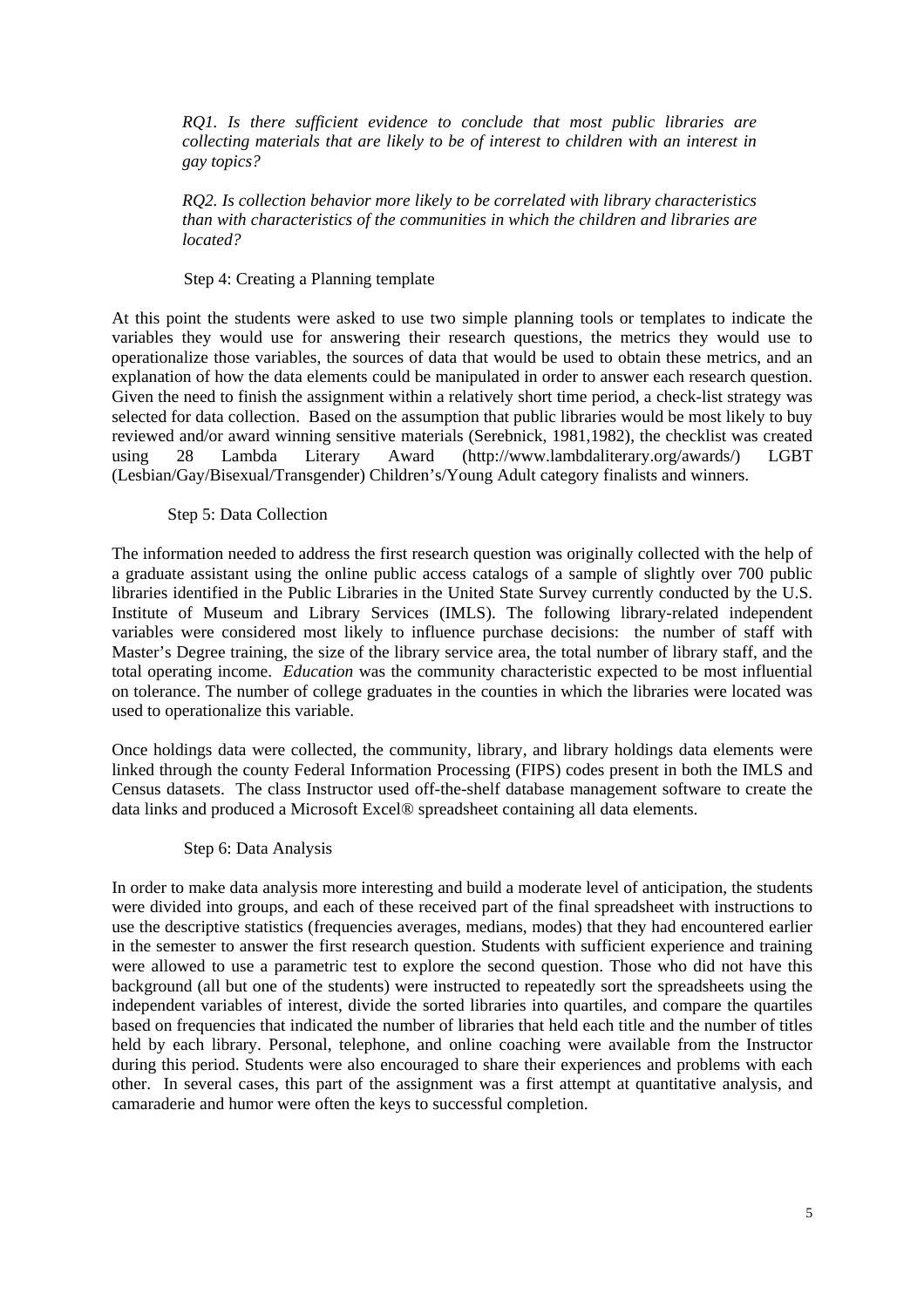#### Step 7: Results

The students generally had little trouble calculating the means, modes, and medians required to answer research question 1 and determine whether there was evidence that the libraries in their sample were proving their worth to children who might have an interest in gay reading materials. One group's results are summarized and illustrated in Table 1 below:

| Libraries in         |     |        |  |
|----------------------|-----|--------|--|
| Sample               | 240 | Mean   |  |
| <b>Total Volumes</b> | 918 | Median |  |
|                      |     | Mode   |  |

|  | Table 1: Mean, Median, Mode of LGBT Volumes Held |  |  |  |  |  |
|--|--------------------------------------------------|--|--|--|--|--|
|--|--------------------------------------------------|--|--|--|--|--|

The concepts behind frequencies were in some cases more opaque, and Excel® frequency commands also proved to be challenging, but in most cases errors could be quickly corrected and these calculations confirmed the results above.

Research question 2, whether collection behavior is more likely to be correlated with library characteristics than with characteristics of the communities in which the children and libraries are located, proved to be more challenging. However, with the analysis performed for the first assignment behind them, most of the students had developed a degree of comfort with the descriptive statistics it required. A small number forgot to sort their files using the independent variables they were examining, but these problems were typically correctable with constructive coaching and encouragement. An example of one student's quartile analysis of title holdings by library service area population quartiles is shown below in Figure 1.



 **Figure 1: Titles Held and Percent by Service Area Population Quartile** 

An example of one experienced student's calculation of the statistical correlations between the numbers of LGBT titles and selected independent library variables is shown below in Table 2. The very small negative correlation between the number of titles and service area population was not unexpected given the relative decline of title holdings in quartile 4 (illustrated in Figure 1, above).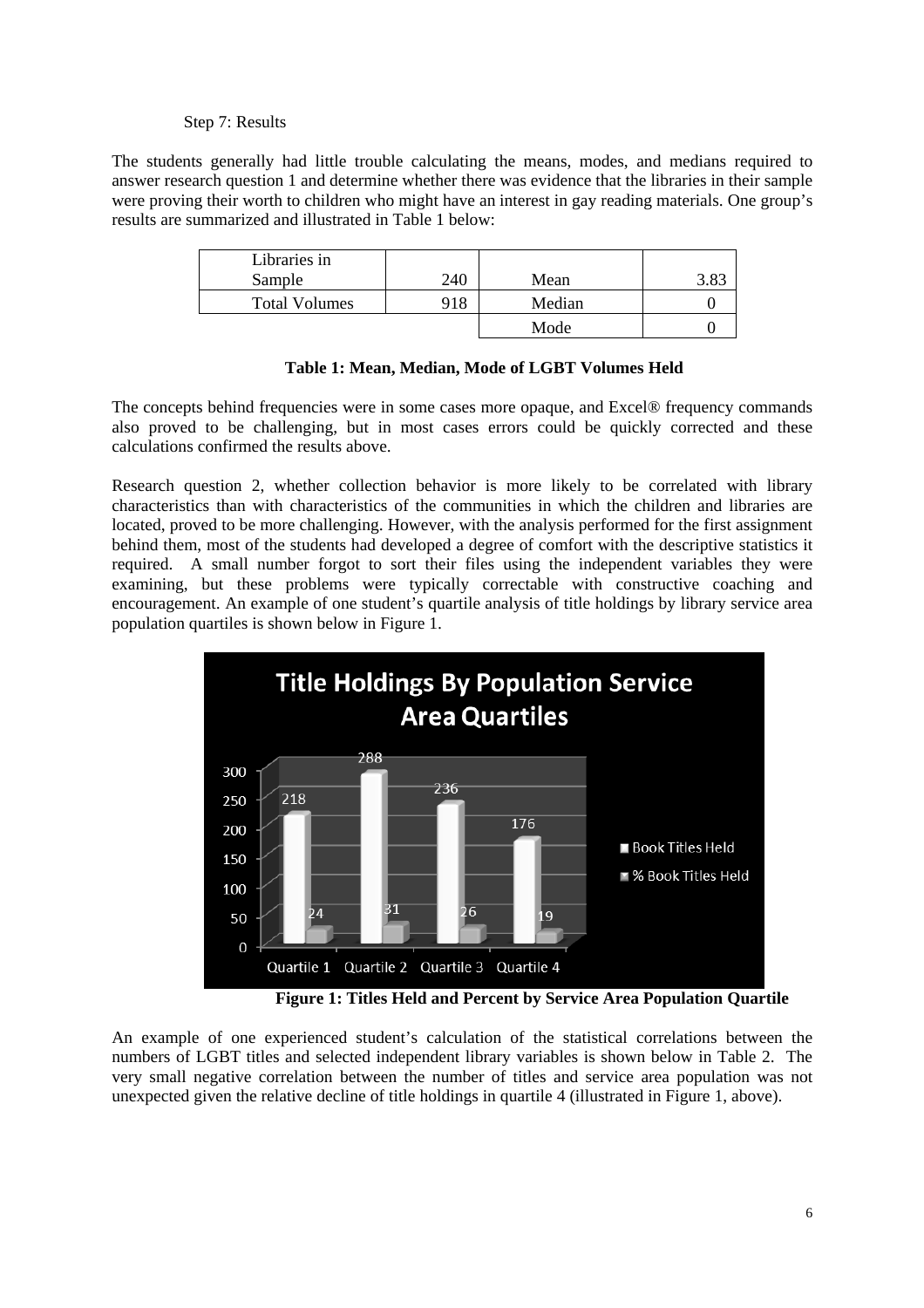| <b>Statistical Analysis Table</b>  | <b>Pearson Product</b><br><b>Moment Correlation</b><br><b>Coefficient</b> |
|------------------------------------|---------------------------------------------------------------------------|
| # Items to Service Area Population | $-0.001$                                                                  |
| # Items to MLIS                    | $-0.05$                                                                   |
| # Items to Income                  | $-0.06$                                                                   |
| # Items to $#$ Staff               |                                                                           |

**Table 2: Variable Correlations** 

#### Step 8: Conclusions

In an earlier lesson, television weather reports were used to examine three important points concerning the content of a conclusion section. The first point was that content rules are less prescriptive. When reporting the likelihood of an upcoming storm, different TV personalities often focus on different aspects of the event. The second point was that different weathermen often interpret the same data differently. Some will indicate that rain is likely when others conclude that it is not. This point was easily brought to mind with a question that asked students to remember at least one event, such as a party or game, which foundered due to unexpected weather conditions. Lastly, two ideas surfaced as students considered their reactions to that experience: (1) the conclusion section of the report is very important, and (2) the conclusion is the point in the research process where the role of talent, intuition, and experience becomes most clear. The criticality of the conclusion section became even more evident to the students in a medical context. Medical tests are usually similar and reliable, but differences in the conclusions drawn from them can have life and death consequences.

In this case, the students concluded that the results of their analyses were disappointing. When their group files were combined, the data indicated that 74% of the libraries had fewer than 5 titles, and the small number of titles found seemed unlikely to further the Teaching Tolerance goals articulated by the U.S. Southern Poverty Law Center statement and UNESCO's *Declaration on Principles on Tolerance*. When considered from the perspective of professional standards, such as those that indicate that, "We value our nation's diversity and strive to reflect that diversity by providing a full spectrum of resources and services to the communities we serve" (American Library Association, 1999), the results were also disappointing and seemed to suggest the possibility of non-adherence. When viewed through the lens of gay teen suicide rates (Eisenberg & Resnick, 2006; Russell & Joyner, 2001: Garofalo et al., 1999), the results seemed to take on a particularly disturbing dimension. Although the value of the library collections and services might be significant when measured on other dimensions, the likelihood of the solace that might be gained from titles such as those used in this assignment seemed to be small and unlikely to contribute to restful moments.

#### **PROFESSIONAL LEARNING AND PERSONAL DEVELOPMENT: THE STUDENTS' PESPECTIVE**

As is often the case in the classroom, this assignment was somewhat contrived. The size of the library sample was constrained by the length of time available to collect data; and it did not necessarily reflect the distribution of the population from which it was developed. The titles in the checklist were also small in number; and although the Lambda Awards are generally well known in LIS circles, alternative titles, such as those that have received the Stonewall award, are available.

From a pedagogical perspective, the incremental approach discussed in this study appears to have been successful from at least two perspectives. At the end of this class and others that we teach, we generally ask the students to answer the following two questions:

*In what ways have your thoughts about research or yourself as a researcher changed as a result of this class and our time together? What will you keep in mind as you*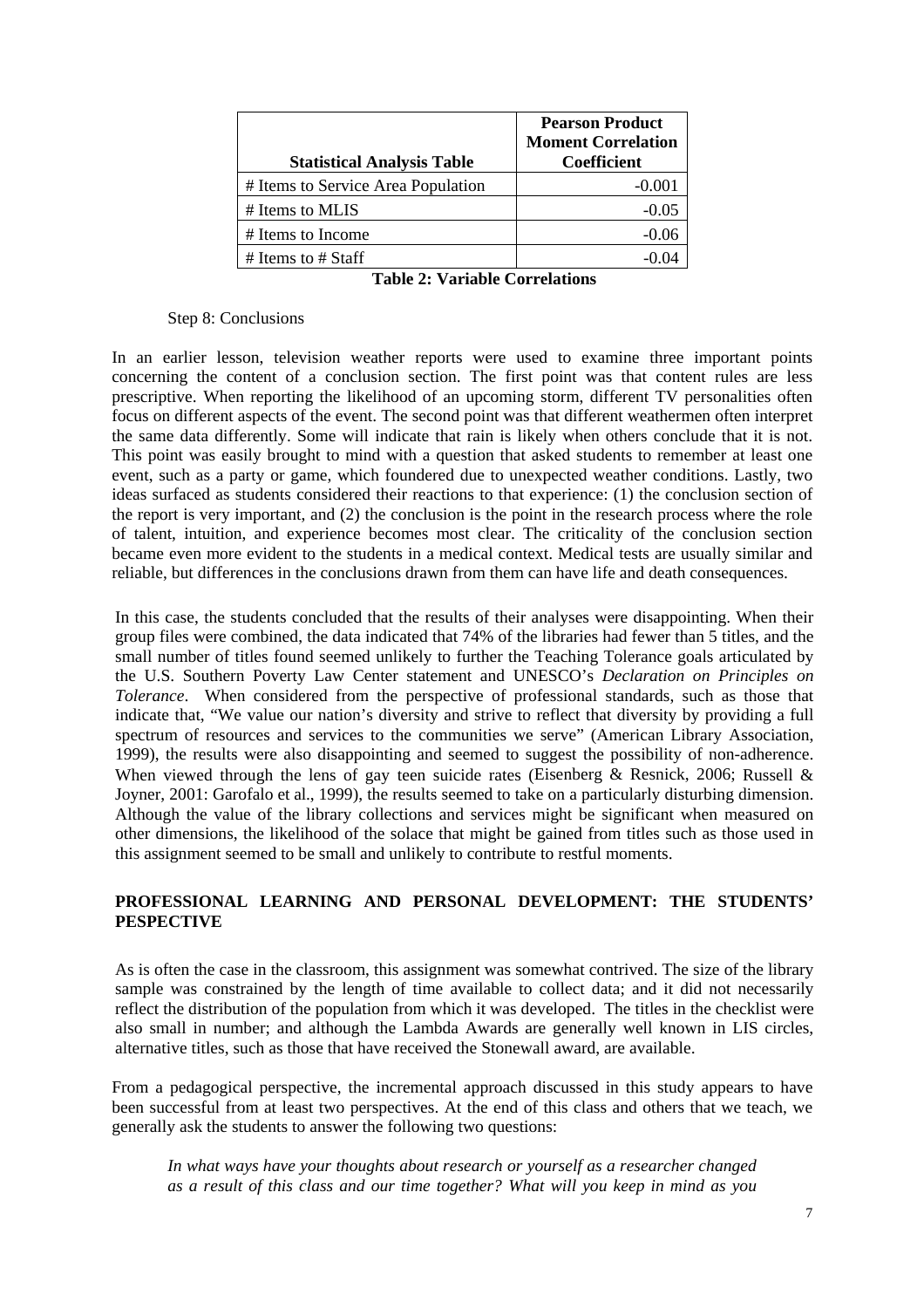*consider these tasks that you might not have thought of had you not participated in our lessons and discussions?* 

In this case, the answers to the first question generally spoke to issues related to research literacy. The following examples are representative:

*This class has certainly served to enhance my knowledge of research. Research is quite an involved process. Before the class, I understood the general idea of the topic, but now I realize that there is "a method to the researcher's madness" as he pursues the actual research process. G.W.* 

*This class has been a tremendous start in demystifying the research process. Up until now, I've shied away from even considering conducting research or even reading at length academic research because of the depth of analytical and organizational skills required to conduct and interpret research; skills that I perceived were beyond my intellectual scope. And I still approach this discipline timidly but through the Leedy text, class discussions, and breeze sessions, the research process and interpretation thereof has been broken down into bite size portions that are digestible for a newbie like myself. S. R.* 

*Since taking this class, I have realized just how hard real research is and I have gained an appreciation for the work that researchers do. I definitely used the word research too liberally in the past, when I really meant information gathering. Now that I have even more respect for the process and those who undertake it, I will not make that mistake again. M. M.* 

*When registering for this class, I was convinced that it would best prepare me to help others in their research process. I have an interdisciplinary pre-law undergraduate degree made up of social science courses, yet I never had enough of one particular discipline to do an extended amount of research, or receive any such training. To be honest, I was turned-off by "Research" being in the course title and was slightly apprehensive at the outset. I was not at all expecting to enjoy the class as much as I*  did. I am walking away from this class with a greater appreciation for the work of *researchers and their methods. To me, this course was like an enjoyable continuation of a critical thinking class, I feel like I have gained sharpened research abilities that will carry over to all areas of my life.* 

The answers to the second question were more varied, but one group of answers generally focused on improved critical thinking skills, a new appreciation of the relationship between research and practice, and an unexpected willingness to undertake future projects. The following examples are representative:

*Now that I've taken this class I'll be able to scrutinize graphs and the data that they represent with some amount of confidence. I typical glaze over the empirical data when reading a research article and uncritically absorb the abstract and the discussion of the results. Often I've been skeptical of findings in some research but was not able to articulate my concerns. I hope to now be able to somewhat begin to critically look at the methodology, controlled variables, etc to test the validity of a research. S. R.* 

*I think that I have always been a little skeptical about claims of unbiased, accurate results in commercial surveys or opinion polls. After taking this class, I believe that I will still be skeptical – but now I have a better understanding of what might lead to a potential inaccurate prediction. I guess I'm better prepared to criticize, now! E.G.*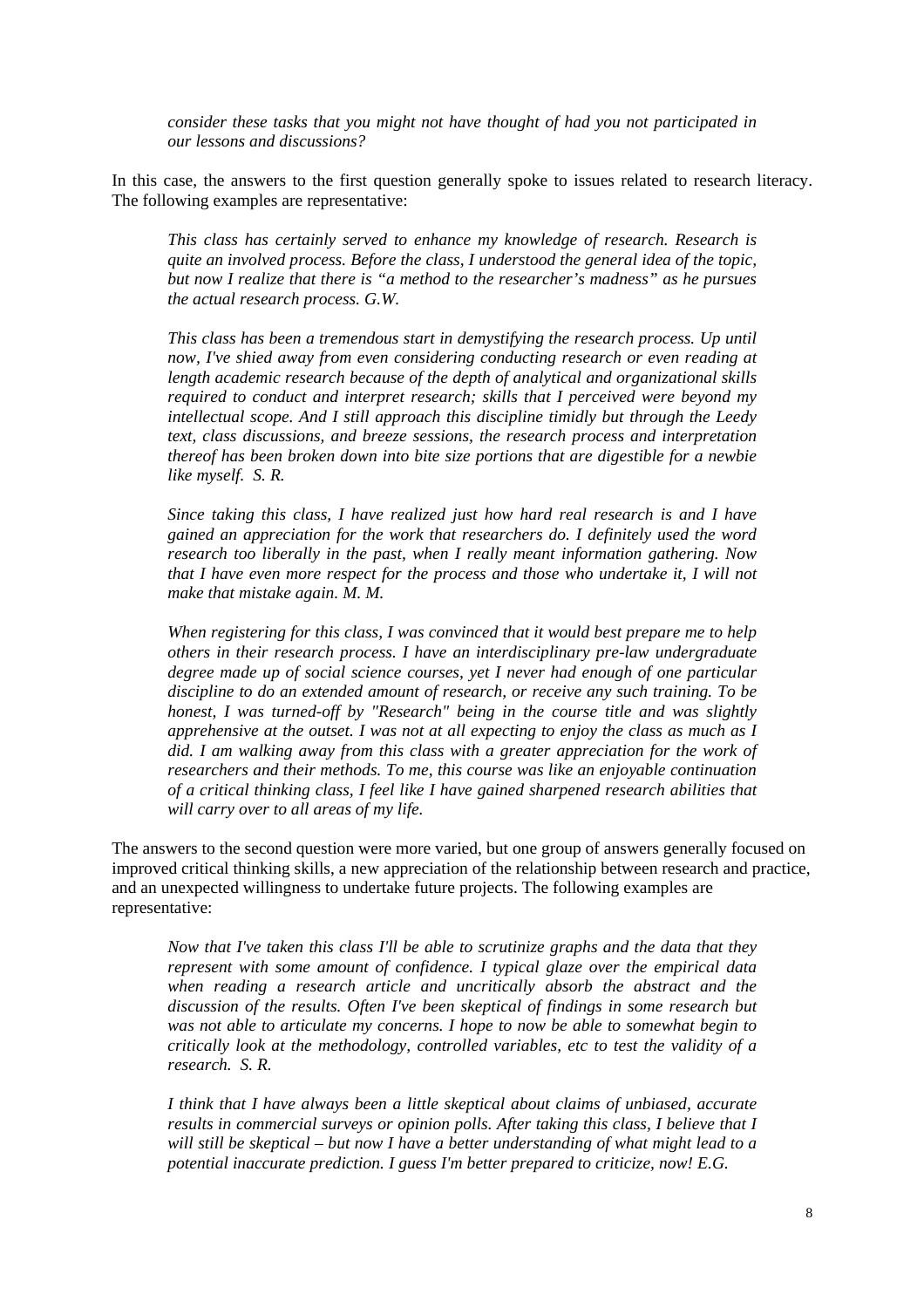*I now see myself as a researcher-both in the past and in the future. I realized that some things I have done as a teacher-collecting and analyzing data to assess student growth and performance and then using that data to make conclusions about teaching methods-was actually research. I also see myself as more capable to help others in their research endeavors and in teaching research skills as a school library media specialist. What I will keep in mind throughout these tasks, as a result of this class, is the ethics involved in research and reporting and the types of problems or questions that could be turned into research questions. S. G.* 

*On the surface, this process can prove to be a fully involved and tedious feat; however, I believe that if the passion is there for the topic of the research, the process will move more smoothly. This thought has prompted me to possibly pursue some historical research of my own in the future! G. W.* 

Another group focused on specific skills:

*. . . as I do research in the future . . . I will also be using the templates and checklists in your notes and the text. M. C.* 

*The ability to develop a good research plan cannot be underestimated. A. W.* 

*I will keep in mind the fact that a true researcher has to be skilled at data interpretation. E.E* 

*Most importantly, I will remember that data is plural! J.* 

#### **Conclusion**

As students pass through our doors, they are influenced by our manner of teaching, our approach to classroom interactions, the tools that we demonstrate, and the ideas they encounter concerning the ways that libraries and other cultural institutions can be used to make of the world to be a better place. In the case of public libraries, this process includes the development of a broad understanding of the contributions that these institutions make to the communities in which they are located. An update of this project using a small random sample of public libraries and 10 of the most recent Lambda Award titles shows significant improvement with the average number of titles rising to 5. However, much remains to be studied in this area, and it is likely to continue to capture the interests of students. The value of incremental learning experiences also merits continued attention, especially in environments that promote collegial design-related experiences.

#### **References**

- American Library Association (1999, February 3). *Libraries: an American value.* (1999). Council of the American Library Association. Available at http://www.ala.org/offices/oif/statementspols/americanvalue/librariesamerican
- Benko, S. L. ( 2012). Scaffolding: An ongoing process to support adolescent writing development. *Journal of Adolescent & Adult Literacy*, *56*, 291–300.
- Booth, A. (2003). Bridging the research-practice gap? The role of evidence based librarianship. *New Review of Information and Library Research*, *9*, 3–23.
- Browning, E. B. *Sonnet 43 How do I love thee? Let me count the ways*. Available at http://www.youtube.com/watch?v=vog4hMSprls

Browning, E. K., & Browning, J. M. (1989). *Microeconomic theory and applications* (3d. ed.).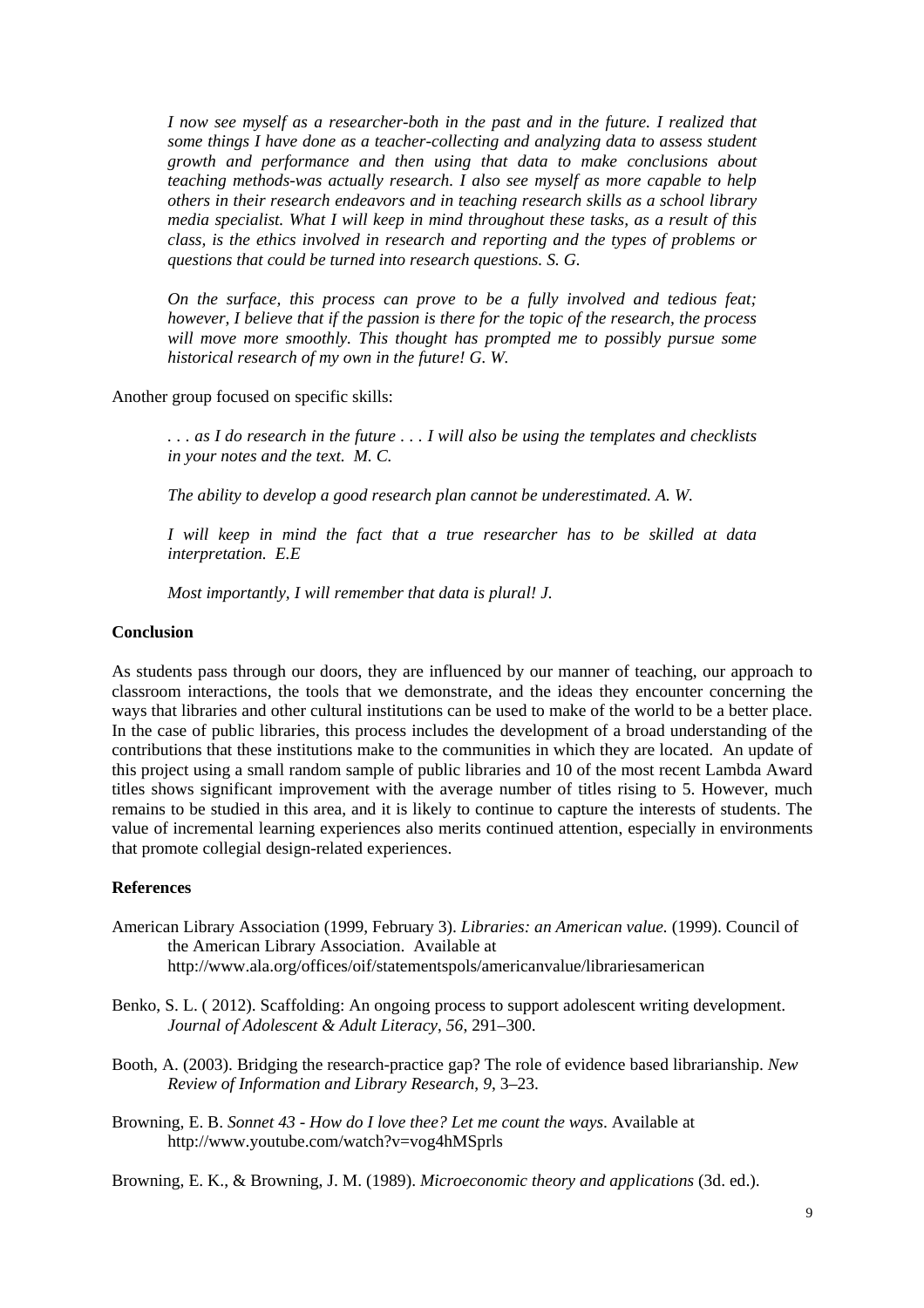Glenview, IL: Scott, Foresman, and Company.

- *Clinkenbeard, P. R. (2012). Motivation and gifted students***:** *Implications of theory and research***.**  *Psychology in the Schools*, *49*, 622–630.
- Crowley, B. (2004). *Spanning the theory–practice divide in library and Information science*. Methuchen, NJ: Scarecrow Press.
- Eisenberg, M. E., & Resnick, M. D. (2006). Suicidality among gay, lesbian and bisexual youth: The role of protective factors. *Journal of Adolescent Health*, *39*, 662–668.
- Franklin, A. (1964). The shoop shoop song (It's in his kiss). Runnin´ out of fools/ It's just a matter of time. Columbia 43113.
- Garofalo, R., Wolf, R. C., Wissow, L. S., Woods, E. R., & Goodman, E. (1999). Sexual orientation and risk of suicide attempts among a representative sample of youth. *Archives of Pediatric & Adolescent Medicine*, *53*, 487–493.
- Hjørland, B. (2011). Evidence–based practice: An analysis based on the philosophy of science. *Journal of the American Society for Information Science and Technology*, *62*(7), 1301–1310.
- Leedy, P. D., & Ormrod, J. E. (2005). *Practical research: Planning and design* (8th ed.) Upper Saddle River, NJ: Pearson/Merrill Prentice Hall.
- Lei, S. A. (2010). Intrinsic and extrinsic motivation**:** Evaluating benefits and drawbacks from college instructors' perspectives. *Journal of Instructional Psychology*, *37*, 153–160.
- McCullers, C. (1940). *The heart is a lonely hunter*. Boston, MA: Houghton Mifflin.
- Meltzoff, J. (1998). *Critical thinking about research: Psychology and related fields*. Washington, D.C: American Psychological Association.
- Pindyck, R. S., & Rubenfeld, D. L. (1989). *Microeconomics*. New York, NY: Macmillan.
- Rodgers, A., & Rodgers, E. M. (2004). *Scaffolding literacy instruction: strategies for K-4 classrooms*. Portsmouth, NH: Heinemann.
- Russell, S., & Joyner, K. (2001). Adolescent sexual orientation and suicide risk: Evidence from a national study. *American Journal of Public Health*, *91*, 1276–1281.
- Ryan, R. M., & Deci, E. L. (2000). Intrinsic and extrinsic motivations: Classic definitions and new directions. *Contemporary Educational Psychology*, *25***,** 54–67.
- Serebnick, J. (1981). Book reviews and the selection of potentially controversial materials in public libraries. *Library Quarterly*, *51*, 390–409.
- Serebnick, J. (1982). Self-censorship by librarians: An analysis of checklist–based research. *Drexel Library Quarterly*, *18*, 35–56.
- *Teaching tolerance: A project of the Southern Poverty Law Center (2013). Available at* http://www.tolerance.org/about
- Twain, M. (1912). *The adventures of Huckleberry Finn***.** New York, NY: Harper.
- Van Staden, A. (2011). *Put reading* first: Positive effects of direct instruction and scaffolding for ESL learners struggling with reading. *Perspectives in Education*, *29*, 10–21.